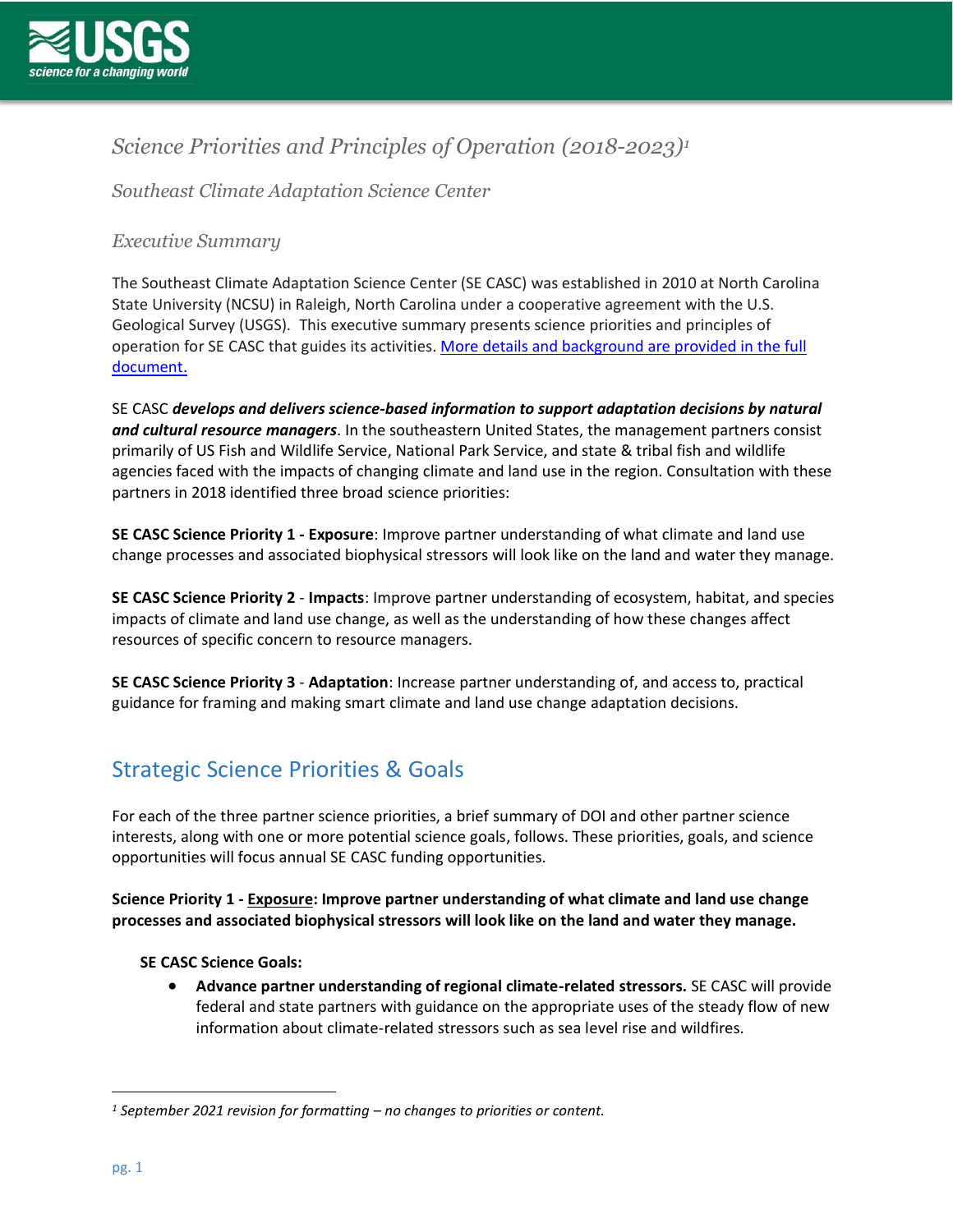• **Advance partner understanding of regional land use change-related stressors.** SE CASC will provide federal and state partners with up-to-date information about land use changes as well as science-based projections of change.

**Science Priority 2 - Impacts: Improve partner understanding of ecosystem, habitat, and species impacts of climate and land use change, as well as the understanding of how these changes affect resources of specific concern to resource managers.**

#### **SE CASC Science Goals:**

- **Improve partner understanding of how habitats and ecosystems will be affected by changing climate and land use.** SE CASC science will assist federal, state, and tribal resource management agencies understand the impacts of changing climate and land use in the Southeast on habitats and ecosystems that are important for meeting agency management goals.
- **Improve partner understanding of how species of conservation concern will be affected by changing climate and land use.** SE CASC will work as a science partner with federal and state conservation agencies and with other researchers to meet agencies at-risk and species of conservation concern science needs.

**Science Priority 3 - Adaptation: Increase partner understanding of, and access to, practical guidance for framing and making smart adaptation decisions.**

**SE CASC Science Goals:**

- **Improve partner understanding and characterization of why natural and cultural resources matter in the face of climate and land use change.** SE CASC science efforts should help those making management decisions understand how those decisions affect the resources that matter to them.
- **Improve partner understanding of the portfolio of potential adaptation actions available to managers in the Southeast.** SE CASC science efforts should support managers who are seeking the best possible portfolio of adaptation strategies for the resources they manage.
- **Improve partner understanding and use of tools for assessing competing adaptation options.** SE CASC will support the development and use of science knowledge needed by managers to make smart management decisions related to climate and land use change.
- **Work with partners to define an ongoing research and implementation strategy for the Southeast Conservation Adaptation Strategy.** SE CASC science will support efforts by federal and state natural resource management partners to coordinate adaptation efforts.
- **Prepare the next generation of scientists to better understand and address adaptation and resource management challenges.** SE CASC university and federal and state management partners will support efforts to train the next generation of natural resource managers and researchers so that they are well prepared to develop science that makes a difference for managers.
- **Build the capacity of professional natural resource managers to access and use climate and land use change science.** SE CASC staff and funded research will facilitate the understanding and wise use of climate and land use science products.
- **Improve understanding of communication needs for all stages of co-produced actionable science.** SE CASC will support researchers and managers to promote appropriate, effective communication throughout their project's life cycles.